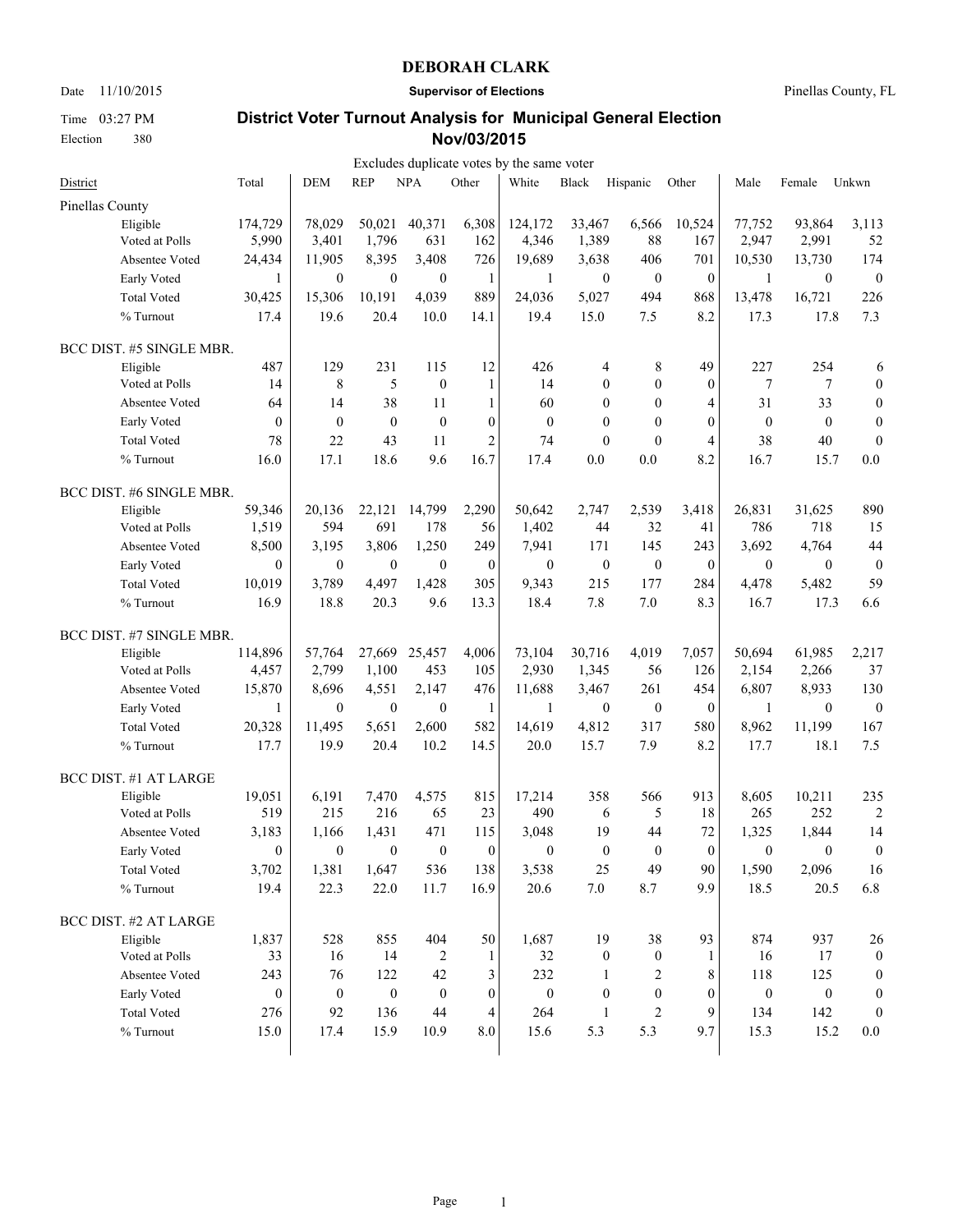Time 03:27 PM Election 380

Date 11/10/2015 **Supervisor of Elections** Pinellas County, FL

|                                  |                  |                  |                  |                  |                  | Excludes duplicate votes by the same voter |                         |                  |                  |                  |                  |                  |
|----------------------------------|------------------|------------------|------------------|------------------|------------------|--------------------------------------------|-------------------------|------------------|------------------|------------------|------------------|------------------|
| District                         | Total            | <b>DEM</b>       | <b>REP</b>       | <b>NPA</b>       | Other            | White                                      | Black                   | Hispanic         | Other            | Male             | Female           | Unkwn            |
| BCC DIST. #3 AT LARGE            |                  |                  |                  |                  |                  |                                            |                         |                  |                  |                  |                  |                  |
| Eligible                         | 153,841          | 71,310           | 41,696           | 35,392           | 5,443            | 105,271                                    | 33,090                  | 5,962            | 9,518            | 68,273           | 82,716           | 2,852            |
| Voted at Polls                   | 5,438            | 3,170            | 1,566            | 564              | 138              | 3,824                                      | 1,383                   | 83               | 148              | 2,666            | 2,722            | 50               |
| Absentee Voted                   | 21,008           | 10,663           | 6,842            | 2,895            | 608              | 16,409                                     | 3,618                   | 360              | 621              | 9,087            | 11,761           | 160              |
| Early Voted                      | 1                | $\boldsymbol{0}$ | $\boldsymbol{0}$ | $\boldsymbol{0}$ | $\mathbf{1}$     | 1                                          | $\mathbf{0}$            | $\boldsymbol{0}$ | $\theta$         | $\mathbf{1}$     | $\boldsymbol{0}$ | $\boldsymbol{0}$ |
| <b>Total Voted</b>               | 26,447           | 13,833           | 8,408            | 3,459            | 747              | 20,234                                     | 5,001                   | 443              | 769              | 11,754           | 14,483           | 210              |
| % Turnout                        | 17.2             | 19.4             | 20.2             | 9.8              | 13.7             | 19.2                                       | 15.1                    | 7.4              | 8.1              | 17.2             | 17.5             | 7.4              |
| 13TH CONGRESSIONAL DIST.         |                  |                  |                  |                  |                  |                                            |                         |                  |                  |                  |                  |                  |
| Eligible                         | 114,570          | 40,427           | 41,162           | 28,350           | 4,631            | 97,804                                     | 4,753                   | 4,817            | 7,196            | 52.155           | 60.644           | 1,771            |
| Voted at Polls                   | 3,489            | 1,488            | 1,459            | 420              | 122              | 3,240                                      | 88                      | 63               | 98               | 1,827            | 1,635            | 27               |
| Absentee Voted                   | 16,588           | 6,612            | 6,932            | 2,523            | 521              | 15,455                                     | 329                     | 308              | 496              | 7,323            | 9,159            | 106              |
| Early Voted                      | $\theta$         | $\mathbf{0}$     | $\mathbf{0}$     | $\mathbf{0}$     | $\mathbf{0}$     | $\mathbf{0}$                               | $\boldsymbol{0}$        | $\boldsymbol{0}$ | $\theta$         | $\mathbf{0}$     | $\mathbf{0}$     | $\boldsymbol{0}$ |
| <b>Total Voted</b>               | 20,077           | 8,100            | 8,391            | 2,943            | 643              | 18,695                                     | 417                     | 371              | 594              | 9,150            | 10,794           | 133              |
| % Turnout                        | 17.5             | 20.0             | 20.4             | 10.4             | 13.9             | 19.1                                       | $8.8\,$                 | 7.7              | 8.3              | 17.5             | 17.8             | 7.5              |
| 14TH CONGRESSIONAL DIST.         |                  |                  |                  |                  |                  |                                            |                         |                  |                  |                  |                  |                  |
| Eligible                         | 60,159           | 37.602           | 8,859            | 12,021           | 1,677            | 26,368                                     | 28,714                  | 1,749            | 3,328            | 25,597           | 33,220           | 1,342            |
| Voted at Polls                   | 2,501            | 1,913            | 337              | 211              | 40               | 1,106                                      | 1,301                   | 25               | 69               | 1,120            | 1,356            | 25               |
| Absentee Voted                   | 7,846            | 5,293            | 1,463            | 885              | 205              | 4,234                                      | 3,309                   | 98               | 205              | 3,207            | 4,571            | 68               |
| Early Voted                      | 1                | $\boldsymbol{0}$ | $\boldsymbol{0}$ | $\boldsymbol{0}$ | 1                | $\mathbf{1}$                               | $\mathbf{0}$            | $\boldsymbol{0}$ | $\boldsymbol{0}$ | 1                | $\mathbf{0}$     | $\boldsymbol{0}$ |
| <b>Total Voted</b>               | 10,348           | 7,206            | 1,800            | 1,096            | 246              | 5,341                                      | 4,610                   | 123              | 274              | 4,328            | 5,927            | 93               |
| % Turnout                        | 17.2             | 19.2             | 20.3             | 9.1              | 14.7             | 20.3                                       | 16.1                    | $7.0\,$          | 8.2              | 16.9             | 17.8             | 6.9              |
| <b>SEMINOLE</b>                  |                  |                  |                  |                  |                  |                                            |                         |                  |                  |                  |                  |                  |
| Eligible                         | 12,715           | 3,896            | 5,300            | 3,003            | 516              | 11,630                                     | 176                     | 301              | 608              | 5,644            | 6,909            | 162              |
| Voted at Polls                   | 234              | 79               | 111              | 31               | 13               | 223                                        | $\mathbf{0}$            | 3                | 8                | 116              | 116              | $\boldsymbol{2}$ |
| Absentee Voted                   | 2,275            | 777              | 1,083            | 341              | 74               | 2,181                                      | 12                      | 28               | 54               | 927              | 1,341            | 7                |
| Early Voted                      | $\boldsymbol{0}$ | $\boldsymbol{0}$ | $\boldsymbol{0}$ | $\boldsymbol{0}$ | $\boldsymbol{0}$ | $\boldsymbol{0}$                           | $\boldsymbol{0}$        | $\boldsymbol{0}$ | $\boldsymbol{0}$ | $\boldsymbol{0}$ | $\mathbf{0}$     | $\boldsymbol{0}$ |
| <b>Total Voted</b>               | 2,509            | 856              | 1,194            | 372              | 87               | 2,404                                      | 12                      | 31               | 62               | 1,043            | 1,457            | 9                |
| % Turnout                        | 19.7             | 22.0             | 22.5             | 12.4             | 16.9             | 20.7                                       | 6.8                     | 10.3             | 10.2             | 18.5             | 21.1             | 5.6              |
| <b>ST PETE</b>                   |                  |                  |                  |                  |                  |                                            |                         |                  |                  |                  |                  |                  |
|                                  | 162,014          | 74,133           | 44,721           | 37,368           | 5,792            | 112,542                                    | 33,291                  | 6,265            | 9,916            | 72,108           | 86,955           | 2,951            |
| Eligible<br>Voted at Polls       | 5,756            | 3,322            | 1,685            | 600              | 149              | 4,123                                      | 1,389                   | 85               | 159              | 2,831            | 2,875            | 50               |
| Absentee Voted                   | 22,159           | 11,128           | 7,312            | 3,067            | 652              | 17,508                                     | 3,626                   | 378              | 647              | 9,603            | 12,389           | 167              |
| Early Voted                      |                  | $\boldsymbol{0}$ | $\boldsymbol{0}$ | $\mathbf{0}$     | 1                | 1                                          | $\boldsymbol{0}$        | $\boldsymbol{0}$ | $\boldsymbol{0}$ | 1                | $\bf{0}$         | $\boldsymbol{0}$ |
| <b>Total Voted</b>               | 27,916           | 14,450           | 8,997            | 3,667            | 802              | 21,632                                     | 5,015                   | 463              | 806              | 12,435           | 15,264           | 217              |
| % Turnout                        | 17.2             | 19.5             | 20.1             | 9.8              | 13.8             | 19.2                                       | 15.1                    | 7.4              | 8.1              | 17.2             | 17.6             | 7.4              |
|                                  |                  |                  |                  |                  |                  |                                            |                         |                  |                  |                  |                  |                  |
| <b>66TH STATE HOUSE DIST.</b>    |                  |                  |                  |                  |                  |                                            |                         |                  |                  |                  |                  |                  |
| Eligible                         | 12,715           | 3,896<br>79      | 5,300<br>111     | 3,003<br>31      | 516<br>13        | 11,630<br>223                              | 176<br>$\boldsymbol{0}$ | 301              | 608<br>8         | 5,644<br>116     | 6,909            | 162              |
| Voted at Polls<br>Absentee Voted | 234              |                  |                  | 341              | 74               |                                            | 12                      | 3                |                  | 927              | 116              | 2                |
|                                  | 2,275            | 777              | 1,083            |                  |                  | 2,181                                      |                         | 28               | 54               |                  | 1,341            | 7                |
| Early Voted                      | 0                | $\boldsymbol{0}$ | $\boldsymbol{0}$ | $\boldsymbol{0}$ | $\boldsymbol{0}$ | $\boldsymbol{0}$                           | $\boldsymbol{0}$        | $\boldsymbol{0}$ | $\mathbf{0}$     | $\boldsymbol{0}$ | $\boldsymbol{0}$ | $\boldsymbol{0}$ |
| <b>Total Voted</b>               | 2,509            | 856              | 1,194            | 372              | 87               | 2,404                                      | 12                      | 31               | 62               | 1,043            | 1,457            | 9                |
| % Turnout                        | 19.7             | 22.0             | 22.5             | 12.4             | 16.9             | 20.7                                       | 6.8                     | 10.3             | 10.2             | 18.5             | 21.1             | 5.6              |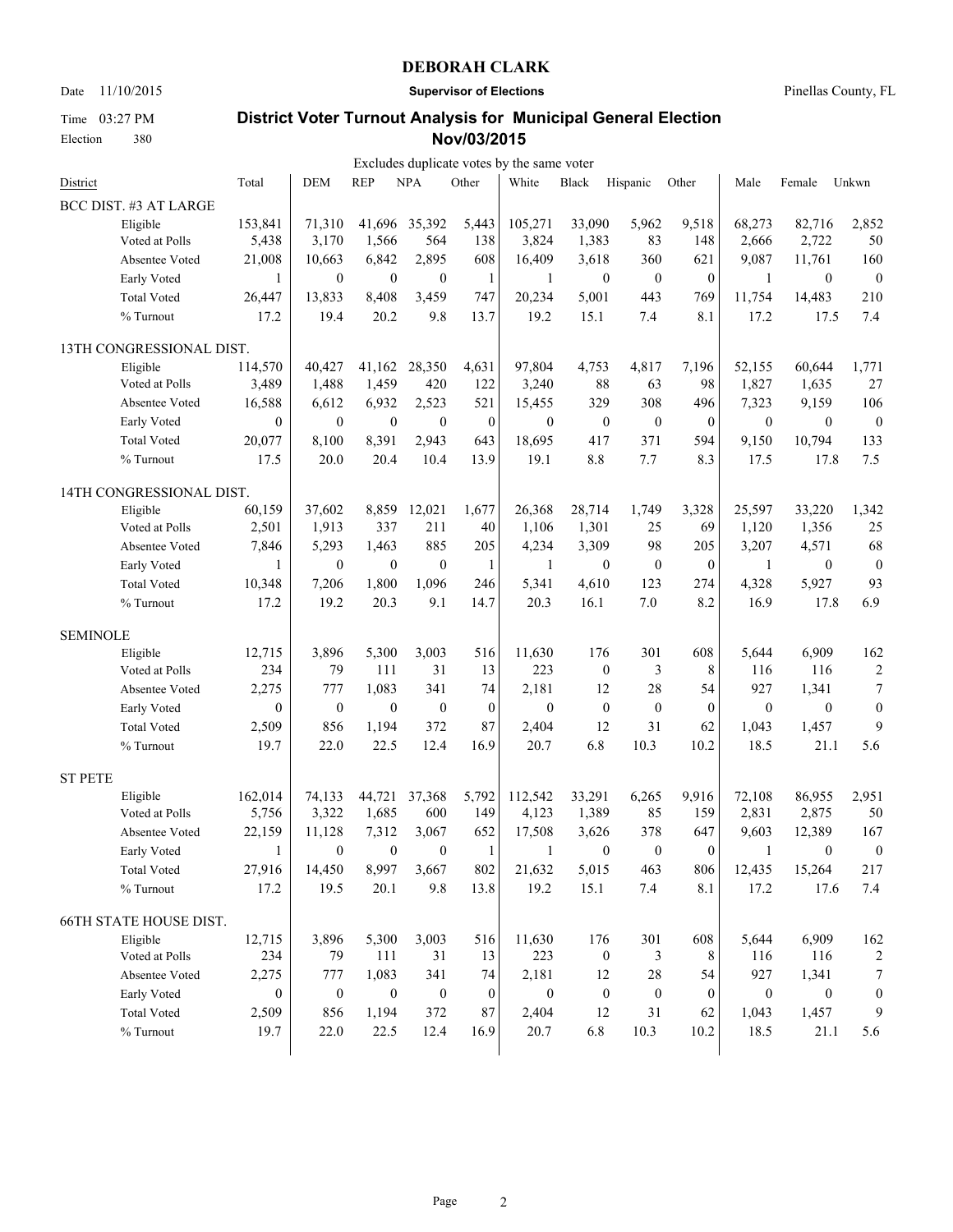Time 03:27 PM Election 380

Date 11/10/2015 **Supervisor of Elections** Pinellas County, FL

|                               |                  |                  |                  |                  |                  | Excludes duplicate votes by the same voter |                  |                  |                  |                  |                  |                  |
|-------------------------------|------------------|------------------|------------------|------------------|------------------|--------------------------------------------|------------------|------------------|------------------|------------------|------------------|------------------|
| District                      | Total            | <b>DEM</b>       | <b>REP</b>       | <b>NPA</b>       | Other            | White                                      | <b>Black</b>     | Hispanic         | Other            | Male             | Female           | Unkwn            |
| <b>68TH STATE HOUSE DIST.</b> |                  |                  |                  |                  |                  |                                            |                  |                  |                  |                  |                  |                  |
| Eligible                      | 69,358           | 25,280           |                  | 23,612 17,679    | 2,787            | 58,535                                     | 3,629            | 2,981            | 4,213            | 31,885           | 36,365           | 1,108            |
| Voted at Polls                | 2,141            | 961              | 837              | 270              | 73               | 1,977                                      | 59               | 43               | 62               | 1,140            | 977              | 24               |
| Absentee Voted                | 9,616            | 4,001            | 3,877            | 1,460            | 278              | 8,887                                      | 256              | 180              | 293              | 4,317            | 5,228            | 71               |
| Early Voted                   | 1                | $\boldsymbol{0}$ | $\boldsymbol{0}$ | $\boldsymbol{0}$ | $\mathbf{1}$     | $\mathbf{1}$                               | $\boldsymbol{0}$ | $\boldsymbol{0}$ | $\boldsymbol{0}$ | $\mathbf{1}$     | $\boldsymbol{0}$ | $\boldsymbol{0}$ |
| <b>Total Voted</b>            | 11,758           | 4,962            | 4,714            | 1,730            | 352              | 10,865                                     | 315              | 223              | 355              | 5,458            | 6,205            | 95               |
| % Turnout                     | 17.0             | 19.6             | 20.0             | 9.8              | 12.6             | 18.6                                       | 8.7              | 7.5              | 8.4              | 17.1             | 17.1             | 8.6              |
| 69TH STATE HOUSE DIST.        |                  |                  |                  |                  |                  |                                            |                  |                  |                  |                  |                  |                  |
| Eligible                      | 46,145           | 17,084           | 15,757           | 11,369           | 1,935            | 38.702                                     | 2.168            | 2,100            | 3,175            | 21,220           | 24,188           | 737              |
| Voted at Polls                | 1,536            | 695              | 607              | 189              | 45               | 1,418                                      | 52               | 23               | 43               | 810              | 720              | 6                |
| Absentee Voted                | 6,695            | 2,830            | 2,586            | 1,028            | 251              | 6,181                                      | 174              | 138              | 202              | 3,041            | 3,614            | 40               |
| Early Voted                   | $\boldsymbol{0}$ | $\boldsymbol{0}$ | $\boldsymbol{0}$ | $\mathbf{0}$     | $\mathbf{0}$     | $\boldsymbol{0}$                           | $\boldsymbol{0}$ | $\mathbf{0}$     | $\theta$         | $\mathbf{0}$     | $\mathbf{0}$     | $\boldsymbol{0}$ |
| <b>Total Voted</b>            | 8,231            | 3,525            | 3,193            | 1,217            | 296              | 7,599                                      | 226              | 161              | 245              | 3,851            | 4,334            | 46               |
| % Turnout                     | 17.8             | 20.6             | 20.3             | 10.7             | 15.3             | 19.6                                       | 10.4             | 7.7              | 7.7              | 18.1             | 17.9             | 6.2              |
| 70TH STATE HOUSE DIST         |                  |                  |                  |                  |                  |                                            |                  |                  |                  |                  |                  |                  |
| Eligible                      | 46,511           | 31,769           | 5,352            | 8,320            | 1,070            | 15,305                                     | 27,494           | 1,184            | 2,528            | 19,003           | 26,402           | 1,106            |
| Voted at Polls                | 2,079            | 1,666            | 241              | 141              | 31               | 728                                        | 1,278            | 19               | 54               | 881              | 1,178            | 20               |
| Absentee Voted                | 5,848            | 4,297            | 849              | 579              | 123              | 2,440                                      | 3,196            | 60               | 152              | 2,245            | 3,547            | 56               |
|                               | $\theta$         | $\mathbf{0}$     |                  | $\boldsymbol{0}$ | $\boldsymbol{0}$ | $\boldsymbol{0}$                           | $\mathbf{0}$     | $\boldsymbol{0}$ | $\mathbf{0}$     |                  |                  |                  |
| Early Voted                   |                  |                  | $\boldsymbol{0}$ |                  |                  |                                            |                  |                  |                  | $\boldsymbol{0}$ | $\boldsymbol{0}$ | $\boldsymbol{0}$ |
| <b>Total Voted</b>            | 7,927            | 5,963            | 1,090            | 720              | 154              | 3,168                                      | 4,474            | 79               | 206              | 3,126            | 4,725            | 76               |
| % Turnout                     | 17.0             | 18.8             | 20.4             | 8.7              | 14.4             | 20.7                                       | 16.3             | 6.7              | 8.1              | 16.5             | 17.9             | 6.9              |
| SB DIST. #5 SINGLE MBR.       |                  |                  |                  |                  |                  |                                            |                  |                  |                  |                  |                  |                  |
| Eligible                      | 487              | 129              | 231              | 115              | 12               | 426                                        | 4                | 8                | 49               | 227              | 254              | 6                |
| Voted at Polls                | 14               | 8                | 5                | $\boldsymbol{0}$ | 1                | 14                                         | $\mathbf{0}$     | $\mathbf{0}$     | $\theta$         | 7                | 7                | $\boldsymbol{0}$ |
| Absentee Voted                | 64               | 14               | 38               | 11               | $\mathbf{1}$     | 60                                         | $\mathbf{0}$     | $\theta$         | $\overline{4}$   | 31               | 33               | $\boldsymbol{0}$ |
| Early Voted                   | $\mathbf{0}$     | $\mathbf{0}$     | $\mathbf{0}$     | $\theta$         | $\boldsymbol{0}$ | $\boldsymbol{0}$                           | $\mathbf{0}$     | $\boldsymbol{0}$ | $\theta$         | $\boldsymbol{0}$ | $\mathbf{0}$     | $\boldsymbol{0}$ |
| <b>Total Voted</b>            | 78               | 22               | 43               | 11               | $\overline{2}$   | 74                                         | $\boldsymbol{0}$ | $\boldsymbol{0}$ | 4                | 38               | 40               | $\boldsymbol{0}$ |
| % Turnout                     | 16.0             | 17.1             | 18.6             | 9.6              | 16.7             | 17.4                                       | 0.0              | 0.0              | 8.2              | 16.7             | 15.7             | 0.0              |
| SB DIST. #6 SINGLE MBR.       |                  |                  |                  |                  |                  |                                            |                  |                  |                  |                  |                  |                  |
| Eligible                      | 59,346           | 20,136           | 22,121           | 14,799           | 2,290            | 50,642                                     | 2,747            | 2.539            | 3,418            | 26,831           | 31,625           | 890              |
| Voted at Polls                | 1,519            | 594              | 691              | 178              | 56               | 1,402                                      | 44               | 32               | 41               | 786              | 718              | 15               |
| Absentee Voted                | 8,500            | 3,195            | 3,806            | 1,250            | 249              | 7,941                                      | 171              | 145              | 243              | 3,692            | 4,764            | 44               |
| Early Voted                   | $\boldsymbol{0}$ | $\theta$         | $\theta$         | $\theta$         | $\boldsymbol{0}$ | $\theta$                                   | $\boldsymbol{0}$ | $\theta$         | $\boldsymbol{0}$ | $\theta$         | $\theta$         | $\boldsymbol{0}$ |
| <b>Total Voted</b>            | 10,019           | 3,789            | 4,497            | 1,428            | 305              | 9,343                                      | 215              | 177              | 284              | 4,478            | 5,482            | 59               |
| % Turnout                     | 16.9             | 18.8             | 20.3             | 9.6              | 13.3             | 18.4                                       | 7.8              | $7.0\,$          | 8.3              | 16.7             | 17.3             | 6.6              |
| SB DIST. #7 SINGLE MBR.       |                  |                  |                  |                  |                  |                                            |                  |                  |                  |                  |                  |                  |
| Eligible                      | 114,896          | 57,764           |                  | 27,669 25,457    | 4,006            | 73,104                                     | 30,716           | 4,019            | 7,057            | 50,694           | 61,985           | 2,217            |
| Voted at Polls                | 4,457            | 2,799            | 1,100            | 453              | 105              | 2,930                                      | 1,345            | 56               | 126              | 2,154            | 2,266            | 37               |
| Absentee Voted                | 15,870           | 8,696            | 4,551            | 2,147            | 476              | 11,688                                     | 3,467            | 261              | 454              | 6,807            | 8,933            | 130              |
| Early Voted                   | 1                | $\boldsymbol{0}$ | $\mathbf{0}$     | $\boldsymbol{0}$ | $\mathbf{1}$     | $\mathbf{1}$                               | $\boldsymbol{0}$ | $\boldsymbol{0}$ | $\boldsymbol{0}$ | 1                | $\boldsymbol{0}$ | $\boldsymbol{0}$ |
| <b>Total Voted</b>            | 20,328           | 11,495           |                  | 2,600            | 582              |                                            | 4,812            | 317              |                  |                  | 11,199           | 167              |
| % Turnout                     |                  |                  | 5,651            |                  |                  | 14,619                                     |                  |                  | 580              | 8,962            |                  |                  |
|                               | 17.7             | 19.9             | 20.4             | 10.2             | 14.5             | 20.0                                       | 15.7             | 7.9              | 8.2              | 17.7             | 18.1             | 7.5              |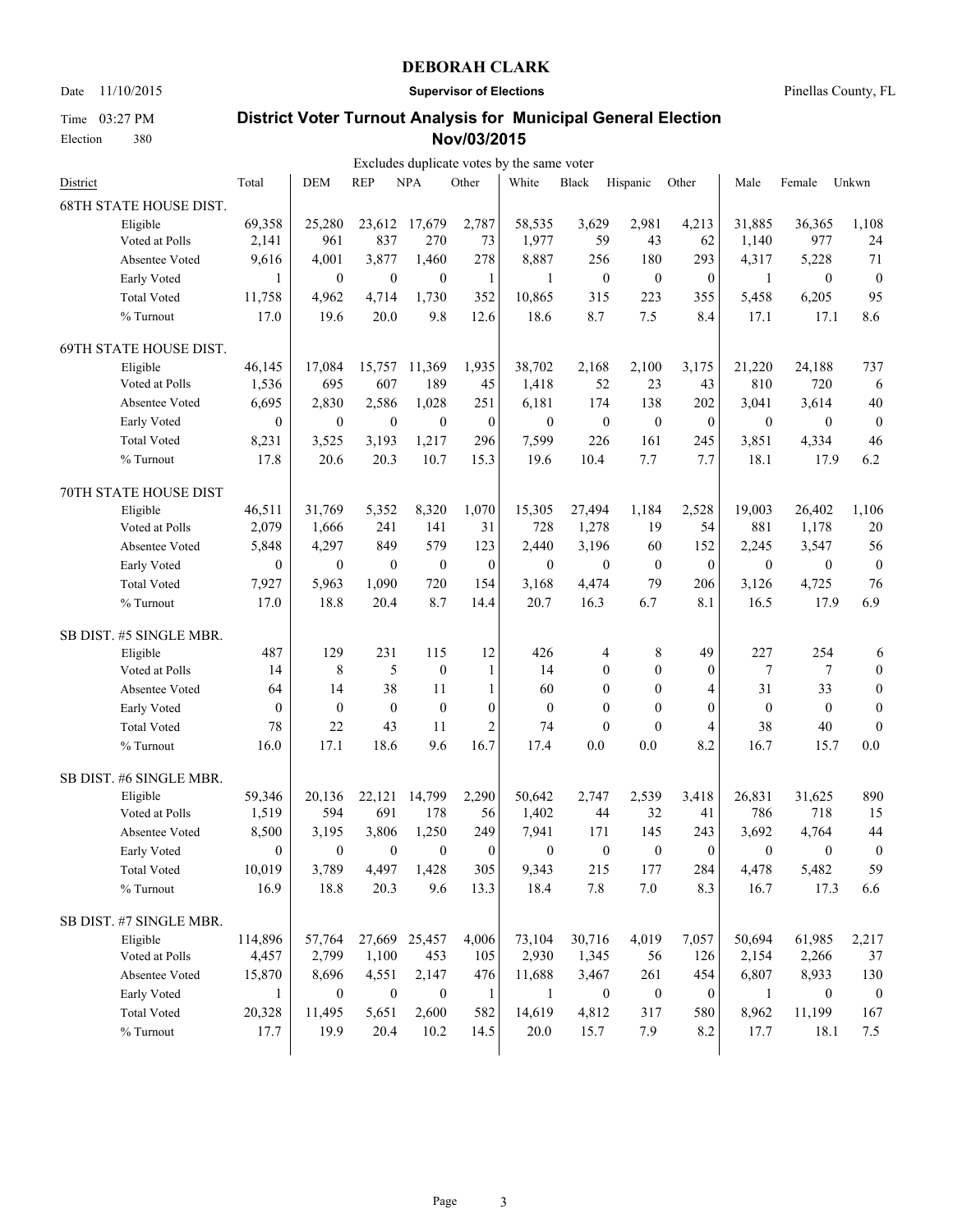Election 380

Date 11/10/2015 **Supervisor of Elections** Pinellas County, FL

## **District Voter Turnout Analysis for Municipal General Election Nov/03/2015**

|                            |                  |                  |                  |                  |                  | Excludes duplicate votes by the same voter |                  |                  |                  |                  |                  |                  |
|----------------------------|------------------|------------------|------------------|------------------|------------------|--------------------------------------------|------------------|------------------|------------------|------------------|------------------|------------------|
| District                   | Total            | <b>DEM</b>       | <b>REP</b>       | <b>NPA</b>       | Other            | White                                      | Black            | Hispanic         | Other            | Male             | Female           | Unkwn            |
| 19TH STATE SENATE DIST.    |                  |                  |                  |                  |                  |                                            |                  |                  |                  |                  |                  |                  |
| Eligible                   | 46,717           | 31,710           | 5,436            | 8,494            | 1,077            | 15,688                                     | 27,313           | 1,174            | 2,542            | 19,206           | 26,424           | 1,087            |
| Voted at Polls             | 2,082            | 1,668            | 236              | 149              | 29               | 740                                        | 1,267            | 17               | 58               | 897              | 1,165            | $20\,$           |
| Absentee Voted             | 5,797            | 4,260            | 842              | 568              | 127              | 2,397                                      | 3,183            | 67               | 150              | 2,242            | 3,502            | 53               |
| Early Voted                | $\boldsymbol{0}$ | $\boldsymbol{0}$ | $\boldsymbol{0}$ | $\mathbf{0}$     | $\boldsymbol{0}$ | $\boldsymbol{0}$                           | $\mathbf{0}$     | $\boldsymbol{0}$ | $\boldsymbol{0}$ | $\boldsymbol{0}$ | $\mathbf{0}$     | $\boldsymbol{0}$ |
| <b>Total Voted</b>         | 7,879            | 5,928            | 1,078            | 717              | 156              | 3,137                                      | 4,450            | 84               | 208              | 3,139            | 4,667            | 73               |
| % Turnout                  | 16.9             | 18.7             | 19.8             | 8.4              | 14.5             | 20.0                                       | 16.3             | 7.2              | 8.2              | 16.3             | 17.7             | 6.7              |
| 20TH STATE SENATE DIST.    |                  |                  |                  |                  |                  |                                            |                  |                  |                  |                  |                  |                  |
| Eligible                   | 66               | 16               | 38               | 9                | 3                | 60                                         | $\mathbf{1}$     | $\mathbf{1}$     | 4                | 33               | 33               | $\boldsymbol{0}$ |
| Voted at Polls             | 4                | $\boldsymbol{0}$ | 1                | $\theta$         | 3                | 4                                          | $\mathbf{0}$     | $\boldsymbol{0}$ | $\mathbf{0}$     | 3                | 1                | $\boldsymbol{0}$ |
| Absentee Voted             | 10               | 3                | 6                | $\mathbf{1}$     | $\mathbf{0}$     | 8                                          | $\theta$         | $\mathbf{0}$     | $\overline{c}$   | 5                | 5                | $\boldsymbol{0}$ |
| Early Voted                | $\theta$         | $\mathbf{0}$     | $\boldsymbol{0}$ | $\theta$         | $\mathbf{0}$     | $\mathbf{0}$                               | $\theta$         | $\mathbf{0}$     | $\theta$         | $\mathbf{0}$     | $\theta$         | $\boldsymbol{0}$ |
| <b>Total Voted</b>         | 14               | 3                | $\boldsymbol{7}$ | 1                | 3                | 12                                         | $\mathbf{0}$     | $\mathbf{0}$     | $\overline{c}$   | 8                | 6                | $\boldsymbol{0}$ |
| % Turnout                  | 21.2             | 18.8             | 18.4             | 11.1             | 100.0            | 20.0                                       | 0.0              | 0.0              | 50.0             | 24.2             | 18.2             | 0.0              |
| 22ND STATE SENATE DIST     |                  |                  |                  |                  |                  |                                            |                  |                  |                  |                  |                  |                  |
| Eligible                   | 127,946          | 46,303           | 44,547           | 31,868           | 5,228            | 108,424                                    | 6,153            | 5,391            | 7,978            | 58,513           | 67,407           | 2,026            |
| Voted at Polls             | 3,904            | 1,733            | 1,559            | 482              | 130              | 3,602                                      | 122              | 71               | 109              | 2,047            | 1,825            | 32               |
| Absentee Voted             | 18,627           | 7,642            | 7,547            | 2,839            | 599              | 17,284                                     | 455              | 339              | 549              | 8,283            | 10,223           | 121              |
| Early Voted                | 1                | $\boldsymbol{0}$ | $\boldsymbol{0}$ | $\mathbf{0}$     | $\mathbf{1}$     | 1                                          | $\boldsymbol{0}$ | $\boldsymbol{0}$ | $\boldsymbol{0}$ | $\mathbf{1}$     | $\boldsymbol{0}$ | $\boldsymbol{0}$ |
| <b>Total Voted</b>         | 22,532           | 9,375            | 9,106            | 3,321            | 730              | 20,887                                     | 577              | 410              | 658              | 10,331           | 12,048           | 153              |
| % Turnout                  | 17.6             | 20.2             | 20.4             | 10.4             | 14.0             | 19.3                                       | 9.4              | 7.6              | 8.2              | 17.7             | 17.9             | 7.6              |
| Seminole                   |                  |                  |                  |                  |                  |                                            |                  |                  |                  |                  |                  |                  |
| Eligible                   | 12,715           | 3,896            | 5,300            | 3,003            | 516              | 11,630                                     | 176              | 301              | 608              | 5,644            | 6,909            | 162              |
| Voted at Polls             | 234              | 79               | 111              | 31               | 13               | 223                                        | $\mathbf{0}$     | 3                | 8                | 116              | 116              | $\overline{c}$   |
| Absentee Voted             | 2,275            | 777              | 1,083            | 341              | 74               | 2,181                                      | 12               | 28               | 54               | 927              | 1,341            | 7                |
| Early Voted                | $\boldsymbol{0}$ | $\mathbf{0}$     | $\boldsymbol{0}$ | $\mathbf{0}$     | $\boldsymbol{0}$ | $\boldsymbol{0}$                           | $\boldsymbol{0}$ | $\boldsymbol{0}$ | $\boldsymbol{0}$ | $\boldsymbol{0}$ | $\theta$         | $\boldsymbol{0}$ |
| <b>Total Voted</b>         | 2,509            | 856              | 1,194            | 372              | 87               | 2,404                                      | 12               | 31               | 62               | 1,043            | 1,457            | 9                |
| % Turnout                  | 19.7             | 22.0             | 22.5             | 12.4             | 16.9             | 20.7                                       | 6.8              | 10.3             | 10.2             | 18.5             | 21.1             | 5.6              |
| St Petersburg D1           |                  |                  |                  |                  |                  |                                            |                  |                  |                  |                  |                  |                  |
| Eligible                   | 20,704           | 7,215            | 7,812            | 4,838            | 839              | 18,207                                     | 572              | 823              | 1,102            | 9,553            | 10,876           | 275              |
| Voted at Polls             | 706              | 318              | 288              | 76               | 24               | 667                                        | 13               | 9                | 17               | 375              | 328              | 3                |
| Absentee Voted             | 3,098            | 1,287            | 1,255            | 449              | 107              | 2,912                                      | 38               | 63               | 85               | 1,381            | 1,699            | 18               |
| Early Voted                | $\overline{0}$   | $\boldsymbol{0}$ | $\boldsymbol{0}$ | $\boldsymbol{0}$ | $\overline{0}$   | $\boldsymbol{0}$                           | $\boldsymbol{0}$ | $\boldsymbol{0}$ | $\mathbf{0}$     | $\theta$         | $\boldsymbol{0}$ | $\boldsymbol{0}$ |
| <b>Total Voted</b>         | 3,804            | 1,605            | 1,543            | 525              | 131              | 3,579                                      | 51               | $72\,$           | 102              | 1,756            | 2,027            | 21               |
| $\%$ Turnout               | 18.4             | 22.2             | 19.8             | 10.9             | 15.6             | 19.7                                       | 8.9              | 8.7              | 9.3              | 18.4             | 18.6             | 7.6              |
| St Petersburg D2           |                  |                  |                  |                  |                  |                                            |                  |                  |                  |                  |                  |                  |
|                            | 18,606           | 6,809            | 5,859            | 5,227            | 711              | 14,416                                     | 1,817            | 1,187            | 1,186            | 8,312            | 9,998            |                  |
| Eligible<br>Voted at Polls | 388              | 183              | 143              | 48               | 14               | 339                                        | 33               | 8                | 8                | 215              | 168              | 296<br>5         |
| Absentee Voted             | 1,945            | 803              | 759              | 321              | 62               | 1,747                                      | 89               | 46               | 63               | 851              | 1,081            | 13               |
|                            |                  |                  |                  |                  |                  |                                            |                  |                  |                  |                  |                  |                  |
| Early Voted                | $\boldsymbol{0}$ | $\boldsymbol{0}$ | $\boldsymbol{0}$ | $\boldsymbol{0}$ | $\boldsymbol{0}$ | $\boldsymbol{0}$                           | $\boldsymbol{0}$ | $\boldsymbol{0}$ | $\boldsymbol{0}$ | $\boldsymbol{0}$ | $\boldsymbol{0}$ | $\boldsymbol{0}$ |
| <b>Total Voted</b>         | 2,333            | 986              | 902              | 369              | 76               | 2,086                                      | 122              | 54               | 71               | 1,066            | 1,249            | 18               |
| $\%$ Turnout               | 12.5             | 14.5             | 15.4             | 7.1              | 10.7             | 14.5                                       | 6.7              | 4.5              | 6.0              | 12.8             | 12.5             | 6.1              |

Time 03:27 PM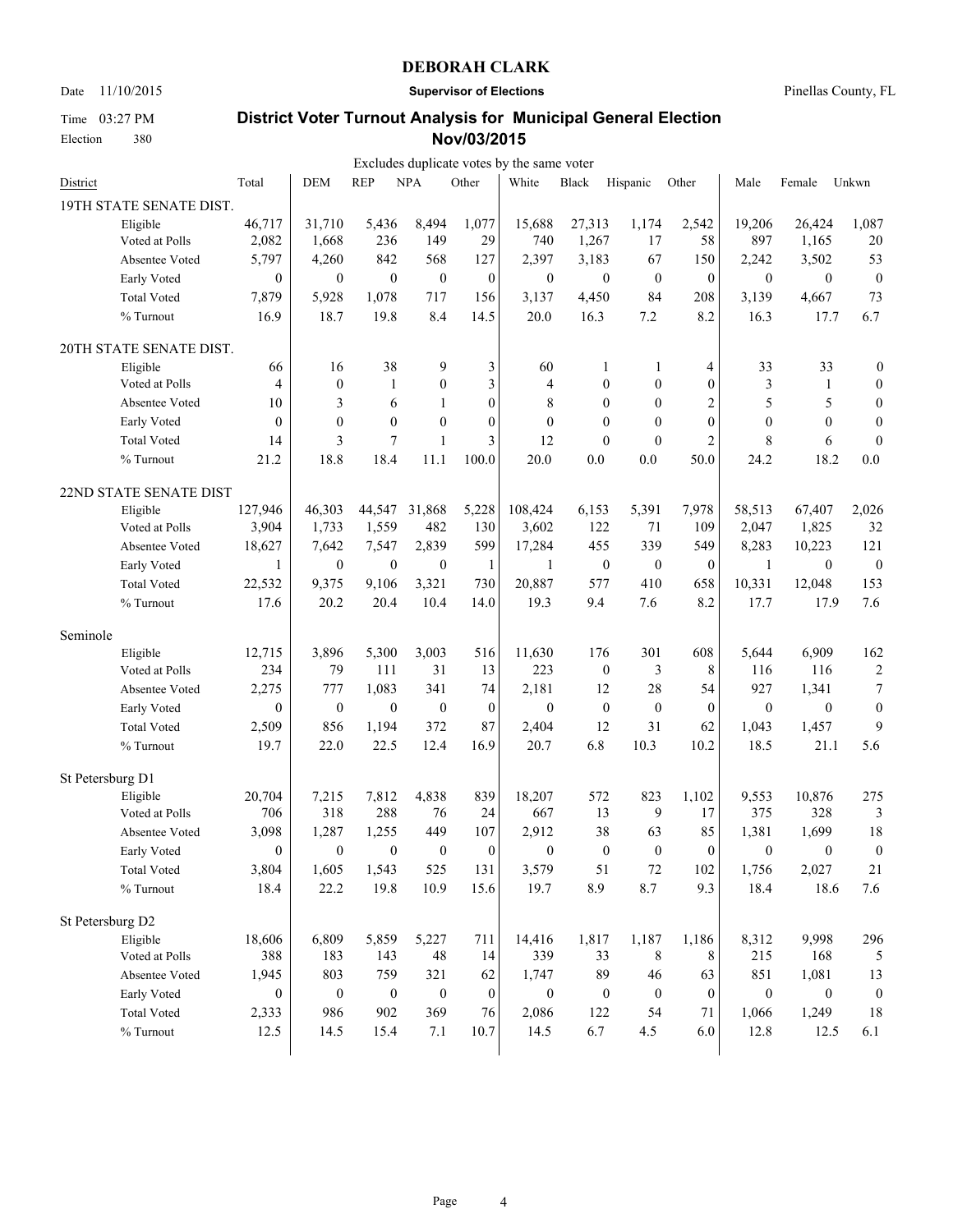Time 03:27 PM Election 380

Date 11/10/2015 **Supervisor of Elections** Pinellas County, FL

|                    |                  |                  |                  |                  |                  | Excludes duplicate votes by the same voter |                  |                  |                  |                  |                  |                  |
|--------------------|------------------|------------------|------------------|------------------|------------------|--------------------------------------------|------------------|------------------|------------------|------------------|------------------|------------------|
| District           | Total            | <b>DEM</b>       | <b>REP</b>       | <b>NPA</b>       | Other            | White                                      | Black            | Hispanic         | Other            | Male             | Female           | Unkwn            |
| St Petersburg D3   |                  |                  |                  |                  |                  |                                            |                  |                  |                  |                  |                  |                  |
| Eligible           | 22,262           | 7,129            | 9,228            | 5,076            | 829              | 19,919                                     | 461              | 763              | 1,119            | 10,290           | 11,630           | 342              |
| Voted at Polls     | 771              | 262              | 394              | 87               | 28               | 724                                        | $\,$ 8 $\,$      | 18               | 21               | 397              | 368              | 6                |
| Absentee Voted     | 3,628            | 1,301            | 1,724            | 510              | 93               | 3,431                                      | 49               | 53               | 95               | 1,642            | 1,966            | 20               |
| Early Voted        | $\boldsymbol{0}$ | $\boldsymbol{0}$ | $\boldsymbol{0}$ | $\boldsymbol{0}$ | $\boldsymbol{0}$ | $\boldsymbol{0}$                           | $\boldsymbol{0}$ | $\boldsymbol{0}$ | $\mathbf{0}$     | $\boldsymbol{0}$ | $\mathbf{0}$     | $\boldsymbol{0}$ |
| <b>Total Voted</b> | 4,399            | 1,563            | 2,118            | 597              | 121              | 4,155                                      | 57               | 71               | 116              | 2,039            | 2,334            | 26               |
| % Turnout          | 19.8             | 21.9             | 23.0             | 11.8             | 14.6             | 20.9                                       | 12.4             | 9.3              | 10.4             | 19.8             | 20.1             | 7.6              |
| St Petersburg D4   |                  |                  |                  |                  |                  |                                            |                  |                  |                  |                  |                  |                  |
| Eligible           | 20,390           | 8,137            | 6,209            | 5,168            | 876              | 17,493                                     | 795              | 727              | 1,375            | 9,324            | 10,742           | 324              |
| Voted at Polls     | 765              | 393              | 242              | 105              | 25               | 713                                        | 10               | 14               | 28               | 403              | 353              | 9                |
| Absentee Voted     | 2,687            | 1,257            | 944              | 414              | 72               | 2,485                                      | 56               | 61               | 85               | 1,179            | 1,482            | 26               |
| Early Voted        | $\boldsymbol{0}$ | $\boldsymbol{0}$ | $\mathbf{0}$     | $\boldsymbol{0}$ | $\mathbf{0}$     | $\boldsymbol{0}$                           | $\mathbf{0}$     | $\boldsymbol{0}$ | $\mathbf{0}$     | $\boldsymbol{0}$ | $\theta$         | $\boldsymbol{0}$ |
| <b>Total Voted</b> | 3,452            | 1,650            | 1,186            | 519              | 97               | 3,198                                      | 66               | 75               | 113              | 1,582            | 1,835            | 35               |
| % Turnout          | 16.9             | 20.3             | 19.1             | 10.0             | 11.1             | 18.3                                       | 8.3              | 10.3             | 8.2              | 17.0             | 17.1             | 10.8             |
| St Petersburg D5   |                  |                  |                  |                  |                  |                                            |                  |                  |                  |                  |                  |                  |
| Eligible           | 21,021           | 11,886           | 4,492            | 3,996            | 647              | 10,635                                     | 8,776            | 496              | 1,114            | 8,897            | 11,682           | 442              |
| Voted at Polls     | 1,074            | 743              | 212              | 93               | 26               | 537                                        | 498              | 8                | 31               | 482              | 583              | 9                |
| Absentee Voted     | 3,500            | 1,992            | 991              | 430              | 87               | 2,250                                      | 1,136            | 39               | 75               | 1,481            | 1,995            | 24               |
| Early Voted        | $\boldsymbol{0}$ | $\boldsymbol{0}$ | $\boldsymbol{0}$ | $\boldsymbol{0}$ | $\boldsymbol{0}$ | $\boldsymbol{0}$                           | $\boldsymbol{0}$ | $\boldsymbol{0}$ | $\mathbf{0}$     | $\boldsymbol{0}$ | $\boldsymbol{0}$ | $\boldsymbol{0}$ |
| <b>Total Voted</b> | 4,574            | 2,735            | 1,203            | 523              | 113              | 2,787                                      | 1,634            | 47               | 106              | 1,963            | 2,578            | 33               |
| % Turnout          | 21.8             | 23.0             | 26.8             | 13.1             | 17.5             | 26.2                                       | 18.6             | 9.5              | 9.5              | 22.1             | 22.1             | 7.5              |
| St Petersburg D6   |                  |                  |                  |                  |                  |                                            |                  |                  |                  |                  |                  |                  |
| Eligible           | 20,687           | 11,537           | 3,856            | 4,584            | 710              | 11,552                                     | 7,378            | 644              | 1,113            | 9,202            | 11,012           | 473              |
| Voted at Polls     | 766              | 541              | 130              | 82               | 13               | 469                                        | 264              | 12               | 21               | 374              | 380              | 12               |
| Absentee Voted     | 2,924            | 1,714            | 718              | 401              | 91               | 2,039                                      | 749              | 47               | 89               | 1,272            | 1,626            | 26               |
| Early Voted        | 1                | $\boldsymbol{0}$ | $\mathbf{0}$     | $\boldsymbol{0}$ | $\mathbf{1}$     | $\mathbf{1}$                               | $\boldsymbol{0}$ | $\boldsymbol{0}$ | $\mathbf{0}$     | $\mathbf{1}$     | $\mathbf{0}$     | $\boldsymbol{0}$ |
| <b>Total Voted</b> | 3,691            | 2,255            | 848              | 483              | 105              | 2,509                                      | 1,013            | 59               | 110              | 1,647            | 2,006            | 38               |
| % Turnout          | 17.8             | 19.5             | 22.0             | 10.5             | 14.8             | 21.7                                       | 13.7             | 9.2              | 9.9              | 17.9             | 18.2             | 8.0              |
| St Petersburg D7   |                  |                  |                  |                  |                  |                                            |                  |                  |                  |                  |                  |                  |
| Eligible           | 19,094           | 13,353           | 1,975            | 3,387            | 379              | 5,594                                      | 12,025           | 480              | 995              | 7,606            | 11,020           | 468              |
| Voted at Polls     | 741              | 614              | 74               | 43               | 10               | 183                                        | 541              | 3                | 14               | 299              | 437              | 5                |
| Absentee Voted     | 2,190            | 1,720            | 245              | 176              | 49               | 722                                        | 1,413            | 13               | 42               | 777              | 1,392            | 21               |
| Early Voted        | $\boldsymbol{0}$ | $\theta$         | $\theta$         | $\bf{0}$         | $\boldsymbol{0}$ | $\boldsymbol{0}$                           | $\theta$         | $\theta$         | 0                | $\theta$         | $\theta$         | $\boldsymbol{0}$ |
| <b>Total Voted</b> | 2,931            | 2,334            | 319              | 219              | 59               | 905                                        | 1,954            | 16               | 56               | 1,076            | 1,829            | 26               |
| % Turnout          | 15.4             | 17.5             | 16.2             | 6.5              | 15.6             | 16.2                                       | 16.2             | 3.3              | 5.6              | 14.1             | 16.6             | 5.6              |
| St Petersburg D8   |                  |                  |                  |                  |                  |                                            |                  |                  |                  |                  |                  |                  |
| Eligible           | 19,250           | 8,067            | 5,290            | 5,092            | 801              | 14,726                                     | 1,467            | 1,145            | 1,912            | 8,924            | 9,995            | 331              |
| Voted at Polls     | 545              | 268              | 202              | 66               | 9                | 491                                        | 22               | 13               | 19               | 286              | 258              | -1               |
| Absentee Voted     | 2,187            | 1,054            | 676              | 366              | 91               | 1,922                                      | 96               | 56               | 113              | 1,020            | 1,148            | 19               |
| Early Voted        | $\boldsymbol{0}$ | $\boldsymbol{0}$ | $\boldsymbol{0}$ | $\boldsymbol{0}$ | $\boldsymbol{0}$ | $\boldsymbol{0}$                           | $\boldsymbol{0}$ | $\boldsymbol{0}$ | $\boldsymbol{0}$ | $\boldsymbol{0}$ | $\boldsymbol{0}$ | $\boldsymbol{0}$ |
| <b>Total Voted</b> | 2,732            | 1,322            | 878              | 432              | 100              | 2,413                                      | 118              | 69               | 132              | 1,306            | 1,406            | $20\,$           |
| % Turnout          | 14.2             | 16.4             | 16.6             | 8.5              | 12.5             | 16.4                                       | $\ \, 8.0$       | 6.0              | 6.9              | 14.6             | 14.1             | 6.0              |
|                    |                  |                  |                  |                  |                  |                                            |                  |                  |                  |                  |                  |                  |